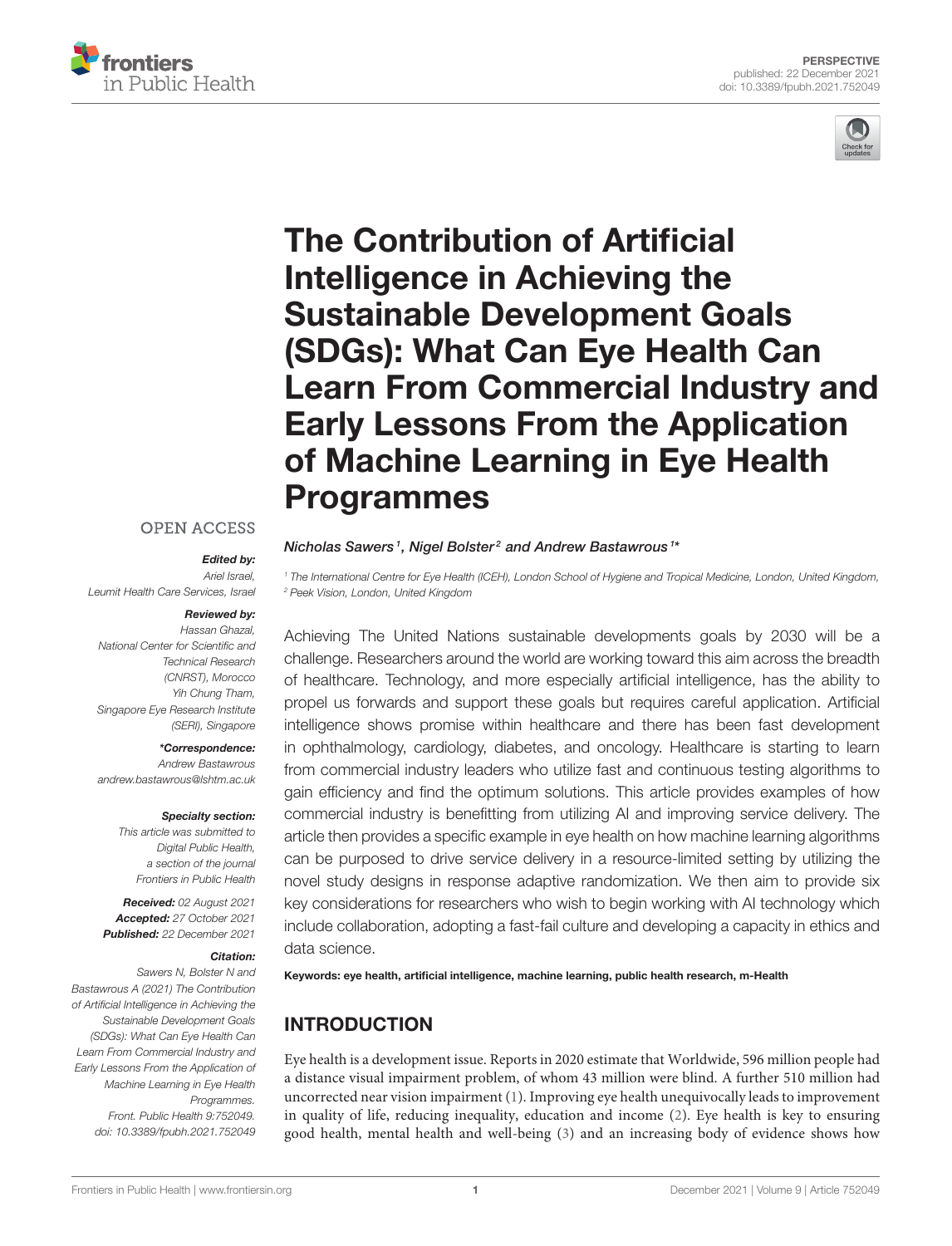central eye health is to advancing the United Nations (UN) sustainable development goals (SDGs). Eye health contributes to multiple SDGs as the benefits are not only limited to improving sight, but also reducing disability and morbidity. In addition to contributing to health (SDG3 "Good health and well-being"), eye health reduces poverty and subsequently reduces hunger (SDG2 "Zero hunger") [\(4\)](#page-5-0). Furthermore, a study of the economics of eye health show the impact of vision loss on productivity and employment (SGD8 "Decent work and economic growth") [\(5\)](#page-5-1). The first UN Resolution on Vision was adopted by all 193 member states in July 2021, further confirming its importance globally [\(6\)](#page-5-2).

Universal Health Coverage (UHC) is one of the overarching targets of the 2030 agenda for sustainable development. UHC states that anyone who needs health care can access quality health services without risk of financial harm. This means effective, accessible, high quality and integrated healthcare which is often lacking in many settings [\(7\)](#page-5-3). Effective coverage is often cited as a metric for UHC monitoring but many health systems are unable to measure it. Effective coverage aims to add impact through measuring need, use and quality to better capture the benefits of an intervention [\(8\)](#page-5-4). Eye care is integral to achieving UHC. There has been a global commitment to measuring UHC in eye health with two metrics adopted at the World Health Assembly [\(9\)](#page-5-5) [effective cataract surgery coverage (eCSC) and effective refractive error coverage (eREC)]. These two metrics will act as a proxy for the status of eye care services and contribution toward UHC across multiple countries. Achieving these goals and measuring these metrics is challenging [\(10\)](#page-5-6) and requires further work on implementation strategies [\(11\)](#page-5-7).

To tackle this, improvement science, the study of how to implement positive change, aims to introduce systematic methodologies from industry corporations such as Toyota [\(12\)](#page-5-8). The field has been developed from commercial industry to be widely used in healthcare and aims to provide a framework to deliver change and achieve sustained improvement [\(13\)](#page-5-9). The emergence of Healthcare 4.0, artificial intelligence (AI), personalized medicines, and telemedicine with cyber sensors [\(14\)](#page-5-10), is providing the foundation to apply vast amounts of data to management decisions and improvement science [\(15\)](#page-5-11). We have witnessed an exponential growth in technology in the last decade and Covid-19 has fastened the requirement for health systems to scale up, and expand the applications of digital innovations [\(16\)](#page-5-12) AI is at the forefront and will continue to rise and come into every facet of our lives. The largest and most successful companies in the world such as Google and Amazon utilize AI, learning constantly and testing inherently in a culture of accepted failure [\(17\)](#page-5-13). Healthcare is again developing the use of implementing change through AI in commercial industry and applying the technology in a variety of settings. Medicine is behind, but there are shoots in cancer care [\(18\)](#page-5-14), cardiology [\(19\)](#page-5-15) and diabetes [\(20\)](#page-5-16) that are pioneering the future of this space. Additionally, AI has recently been used to help countries respond to the Covid-19 pandemic [\(21\)](#page-5-17).

For clarity, AI is a vast field that aims to develop computers with the capabilities of humans. Machine Learning (ML), a subset of AI, is one route to achieve it. ML studies algorithms that allow computers to automatically improve through continuing experience [\(22\)](#page-5-18). Computer programs can learn and adapt by training algorithms to provide insights, classifications and predictions from data sets.

Within eye health in particular there has been variety of AI based interventions including screening retinal photographs for diabetic retinopathy, cataract surgery decision making and the use of AI within telemedicine to help reach low resource settings [\(2\)](#page-4-1). Within eye health, the main causes of morbidity have clear screening protocols, diagnostic tools and treatments that mean the key hurdles are in service delivery; ensuring the right people get the right care at the right time [\(2\)](#page-4-1). We must be able to apply new technology and improvement methodologies to increase access, quality and coverage across health systems. However, we will need flexible and adaptable methods to address a wide range of local system challenges. Although there has been an explosion of data, methodologies and large collaboratives to solve problems, this doesn't necessarily lead to better outcomes [\(23,](#page-5-19) [24\)](#page-5-20). The introduction of digital health technologies will require careful application to ensure both equitable delivery and progress toward achieving the SDGs [\(2\)](#page-4-1).

This article begins by highlighting several commercial industry examples of AI use in developing and testing solutions. We then aim to look in detail at how AI can be used in testing strategies and provide a case study within eye health where ML could be employed, and detail a set of considerations for researchers that are looking to expand into a novel way of optimizing their study designs. These considerations focus on the initial stages of working with ML and beginning to plan to use study designs or a testing strategy that utilizes the technology. Furthermore, there are many detailed explanations of the algorithmic considerations and study designs using adaptive design that are out of the scope for this article, but are a valuable read. Papers by Kaiblel and Biemann [\(25\)](#page-5-21) and Ajmera et al. [\(26\)](#page-5-22) provide a foundation for the use of adaptive study designs, and Villar et al. [\(27\)](#page-5-23) and Williamson and Villar [\(28\)](#page-5-24) provide further detail on adaptive algorithms.

#### AI USE IN COMMERCIAL INDUSTRY

Incremental gains in service delivery has been the focus of the aviation and automobile industries for decades [\(29\)](#page-5-25) and has resulted in gradual improvement over a long periods of time. This philosophy has been adopted in recent years by the healthcare community with continuous improvement and implementation research [\(30,](#page-5-26) [31\)](#page-5-27). However, industry-led improvement science has evolved again and large internet-based companies such as Amazon and Google utilize AI and more specifically machine learning (ML) for improving their business models and developing new solutions. For example, over the past decade, ML has given us self-driving cars [\(32\)](#page-5-28), practical speech recognition [\(33\)](#page-5-29), effective web search [\(34\)](#page-5-30), and a vastly improved understanding of the human genome [\(35\)](#page-5-31). Now we are seeing technology drive improvements in healthcare [\(36\)](#page-5-32).

Some of the largest companies in the world: Amazon, Spotify and Google amongst many, use ML to apply a relentless foray into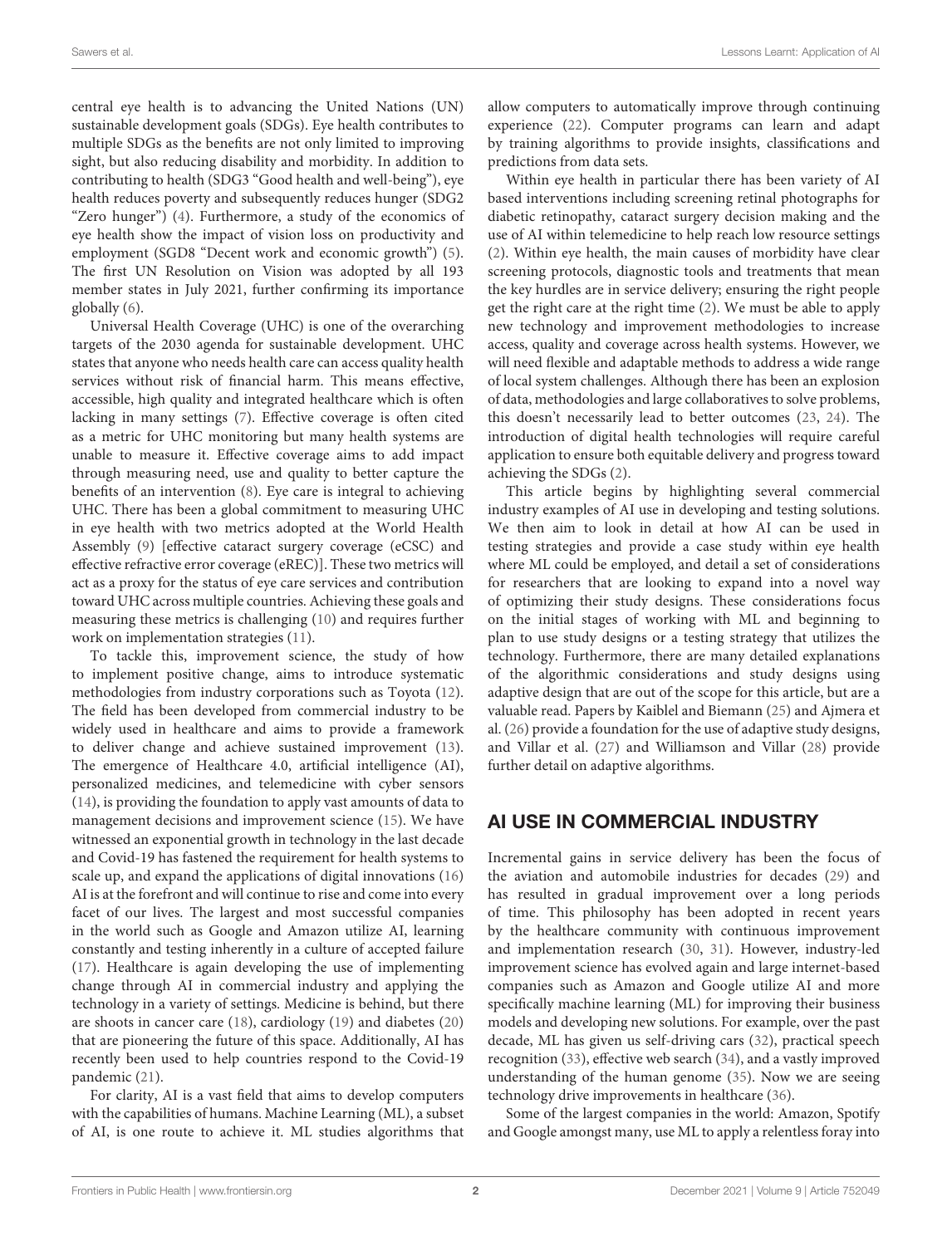testing at large scale with a willingness to improve on a "no shame in failure" basis [\(17\)](#page-5-13). Large companies are harnessing big data to speed up the journey from information and insights to decisions and actions [\(37\)](#page-5-33). In a shareholder letter in 2016, Jeff Bezos told Amazon employees that his company was the best place in the world to "fail," allowing their systems to learn continually [\(38\)](#page-5-34). Arguably the opposite culture is seen in medical research where the focus is on providing positive results and evidence of failure is often not published. These large companies such as Netflix utilize ML to learn continuously from their customer's habits, building personalized homepages wherein the more you use the platform, the more accurate the system reflects your preferences. Many of Amazon's sales are due to their recommendation widget which is a ML algorithm tested on millions of customers, trialing new ideas continually. The ability to continuously test multiple solutions at the same time has fast tracked improvements.

## TESTING WITH MACHINE LEARNING

The randomized control trial (RCT) has been the gold standard in medicine since the late twenty-first century [\(39\)](#page-5-35). RCTs are a robust form of evidence-based testing and are widely acknowledged to generate the highest level of evidence. RCTs require careful consideration and rigorous planning and coordination [\(40\)](#page-5-36). The intricate trial minimizes bias and the influence of confounding factors. However, all scientific methods have weaknesses which have been debated at length in the literature, especially RCTs and measuring improvement [\(41\)](#page-5-37). The Hippocratic maxim "do no harm," is one of the cornerstones of modern medicine. Within the realm of research, this means that no harm should be inflicted upon anyone, regardless of the benefits. However, on a population level, this means a highly constrained testing environment. What harm are we causing by not learning and rapidly adapting? All learning requires an element of risk exposure, how we manage this risk whilst incorporating AI will be an important hurdle for evidence-based testing in healthcare.

RCTs are by their nature designed to succeed, in part because of the high cost and incentive to publish results. This article by no means wishes to debunk RCTs, but instead argues for a real-world adjuvant testing strategy which can overcome some of the hurdles that traditional RCTs come across in sustained and complex service delivery. The type of challenges particularly affects the delivery of healthcare services globally with the most affected being in LMICs. Firstly, the intensive commitment of resources and time is a restraint in many study designs. And secondly, the lack of a real world setting to test interventions and hypotheses.

Response adaptive randomization (RAR) is an alternative study design to measure continuous improvement [\(42\)](#page-5-38). RAR is an industry standard with companies such as Spotify making use of their large data sets to continuously test interventions in the form of A/B testing. These companies have gone a step further and now use reinforced learning (RL), a subset of ML, to test interventions [\(43\)](#page-5-39). At multiple stages, data analysis is conducted and adaptations to the testing strategy take place based on continually updated information to maximize the probability of success of an intervention being selected. ML RAR trials are increasing in number every year, but the sample sizes have been small and the data collection not fully integrated. As the trial proceeds, the incoming data informs the randomization of the following allocations of interventions. The trial algorithm selects the optimal intervention using data-dependent sampling. RAR allows for faster testing of hypotheses and a smaller sample size. However, it is worth noting that the study design and analysis of results has to be carefully planned. Studies with RAR that succeed with patient-benefits with unbiased and statistically rigorous comparison of the different treatments are challenging [\(44\)](#page-5-40).

RCTs perform excellently with competing treatment options for evidence-based patient care. However, health systems are inherently complex and therefore involve a plethora of factors that evolve as time progresses [\(45\)](#page-5-41). Some trials using a RCT design require extremely large sample sizes which may be difficult for recruitment and the designs are often different from the real world complexity in a health system. Measuring how a system improves, key to service delivery, is more suited to health systems. ML can provide an option to measure and test improvements incrementally over time.

## MACHINE LEARNING TESTING IN HEALTH SYSTEMS

Each health system is different and inherently complex [\(46\)](#page-6-0). The interplay between patients, healthcare workers and support staff in a variety of different environments ensure outcomes are unpredictable. This is especially true for large, complex systems that deal with a variety of health conditions, locations and demographics that require a deep understanding of the underlying frameworks to develop effective research approaches [\(45\)](#page-5-41). It is well established that we now have the diagnostic tools and effective treatments for many non-communicable diseases in the world. For example, in eye health, although 90% of those affected by vision impairment live in LMIC countries, 90% of those are affected by treatable or have preventable causes with cost effective interventions [\(2\)](#page-4-1). What is required in many low and middle-income countries (LMICs) is effective, high quality service delivery [\(47\)](#page-6-1). Ensuring the right treatment to the right people at the right time is challenging, especially when there are fundamental aspects of human resource shortages, challenging environments and places with poor access to medical care due to either transport or economic hurdles [\(48\)](#page-6-2). How to effectively implement service delivery is key and an area where machine learning testing can be used.

Health systems such as a hospital with screening, diagnostics and management functions spread across various geographical sites with different actors more similar to other service delivery systems such as Amazon than a single drug which is inherently more suited to RCT style testing. As we have seen in the last decade, healthcare has applied industry standard continuous improvement methodology to optimize performance [\(13\)](#page-5-9). There is currently little information on implementing artificial intelligence in eye health delivery and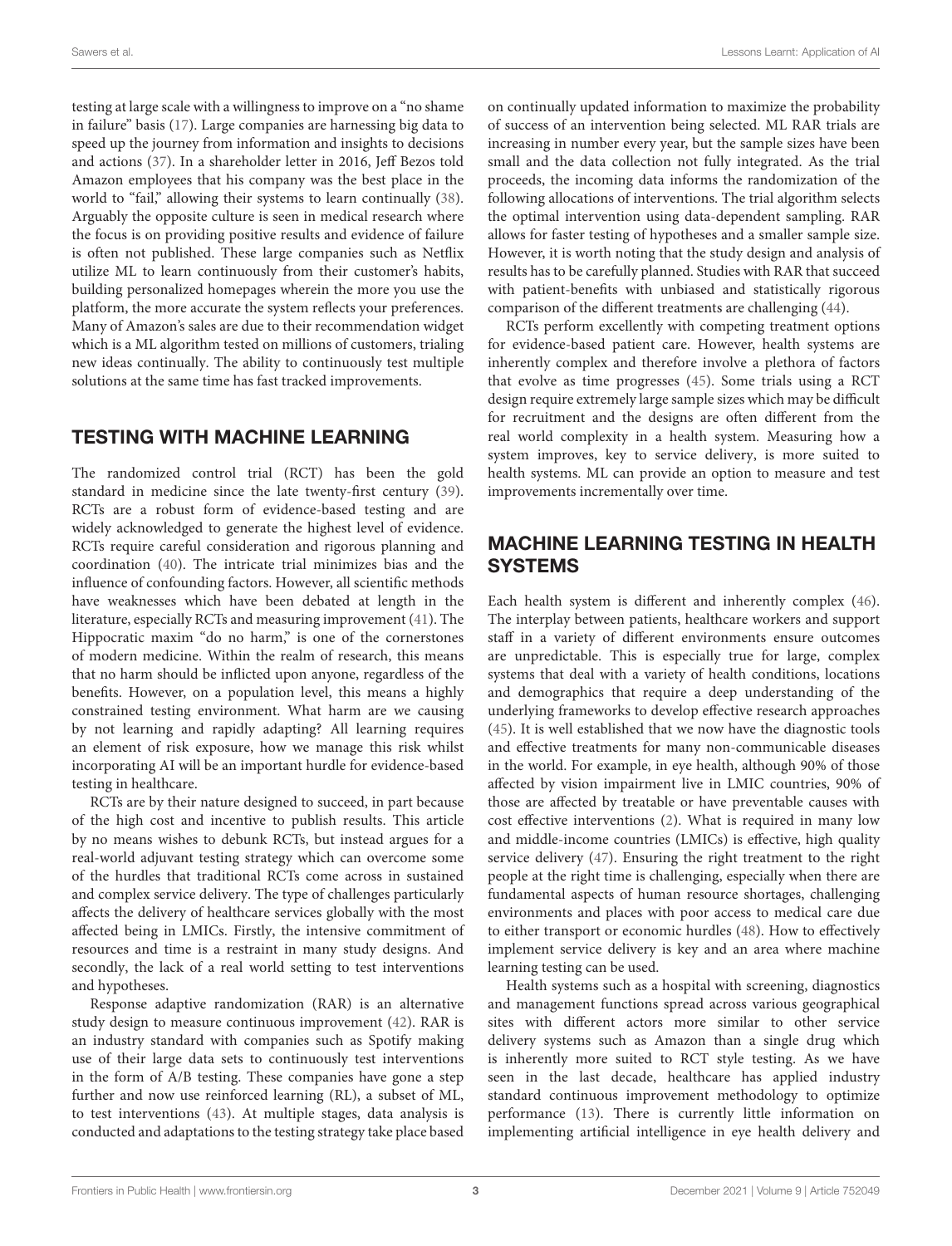even less on whether it could improve care or outcomes. Can we apply industry-standard testing designs such as ML algorithms to improve service delivery of already proven interventions in our health systems as well as optimization of those systems?

## AN EXAMPLE IN EYE HEALTH

With the influx of data from smartphones, we are now able to monitor and evaluate data in real time. For example, Peek Solutions use mobile phone applications and software for eye health screening which has been specifically designed for eye health programmes in low-resource setting [\(49\)](#page-6-3). Integrated, automated and personalized SMS texting is effectively used to improve the adherence of school children coming to appointments for eye exams after screening. The trial that showed this effectiveness took 24 months to complete and a further 18 months to disseminate through publication. The transparency of data from the use of smartphones at screening, diagnostics and treatment in a patient's pathways gives a live real-time view of the health system with any potential blockers or areas for improvement. This data transparency allows programme managers to focus on improvement areas. However, how can we be sure that interventions to the system are clinically relevant?

If we take the example of SMS communication, peek solutions have shown in a cluster RCT in Kenya that SMS reminders increase the adherence of patients to eye examinations providing an improvement in service delivery [\(50\)](#page-6-4). Following on from this work, we can apply similar testing regimes to industry leaders to find out the optimal solution to test interventions for SMS reminders. For example, attempting to find out what frequency, mode (voice/message), motivation style to use whilst the real world programme is running. The more testing performed, the better the system learns and the more accurate it becomes over time. If a particular intervention is working, then the algorithm favors this intervention over another. The DIAMANTE study protocol in diabetic research aims to tailor SMS interventions using ML methods to increase the effectiveness of the intervention [\(20\)](#page-5-16). Over time, we could add intervention arms to the existing system and assess whether the system applies the new intervention at scale. One can utilize RAR, but the randomization is driven by evidence-based ML protocols.

The advantages of this approach are plentiful. The main advantages are time and resources. ML algorithms are faster at selecting the optimal intervention than an RCT design and democratizes the decision making to local programme leaders. Focusing on flexible solutions for local needs gives more responsibility for teams to make decisions for their areas. This in turn should lead to improvement in decision making with the additional knowledge of local factors which should increase efficiency and quality of service delivery to those who need it. Once an algorithm has been designed and tested, programme teams can select the interventions they wish to test and the system will learn the optimum outcome. However, this approach is not without challenges. There is a lot of preparation work in order to successfully implement this type of system but the benefits of running a testing system within a live running programme are game changing.

Large tech corporations often shape every problem as something that will inevitably have a technological solution. That's clearly not true [\(51\)](#page-6-5). Many public health systems require a foundation to build highly effective, large scale testing centers. Furthermore, a testing system that evaluates the optimal solution has to be in a way that is also affordable, safe and ethical.

## CONSIDERATIONS FOR MACHINE LEARNING RESEARCH

As a research group, we have worked toward implementing a ML based testing strategy for a health system in a low-middle income country. In reflection, highlight six considerations that we believe would benefit other researchers beginning to work within the field of ML.

#### Learn From Leaders in Industry—The "Fail Fast" Culture

Lead the culture change in science away from the restrictive definitions of "success," and toward deeper learning whereby testing interventions and failure is part of the journey and should be revered as much as positive interventions. This change in mindset is a necessity to drive an environment of perpetual testing and align with ML protocols. Positive and negative results should be published and celebrated alike.

#### Collaborate With ML Researchers

Although selecting an optimal algorithm for research in different clinical environments is feasible, the interpretation and judgement for implementing algorithms are very challenging. Developing the necessary deep understanding of statistics and knowledge in ML is a challenge and therefore, we recommend early collaboration with leading researchers in the field to make this transition.

## Integrate and Develop Health Data Science Courses

Healthcare and data science will be intrinsically linked for decades to come as technology drives change and performance gains. However, we need to ensure that researchers are closely integrated with graduates and courses so that we can learn from each other. It will be important to develop the next generation of health data science graduates with a focus on impact and service delivery whilst also developing the course in the direction that will be most advantageous for future research and implementation. Developing projects and dissertations that link data science courses and research teams can provide a good opportunity for integration and learning.

## Capacity Building in LMICs in Technology-Based Testing

There are plenty of examples of tech hubs in LMICs with a focus on driving improvement such as the Botswana Innovation Hub and Technology Innovation Centre in Nigeria which aim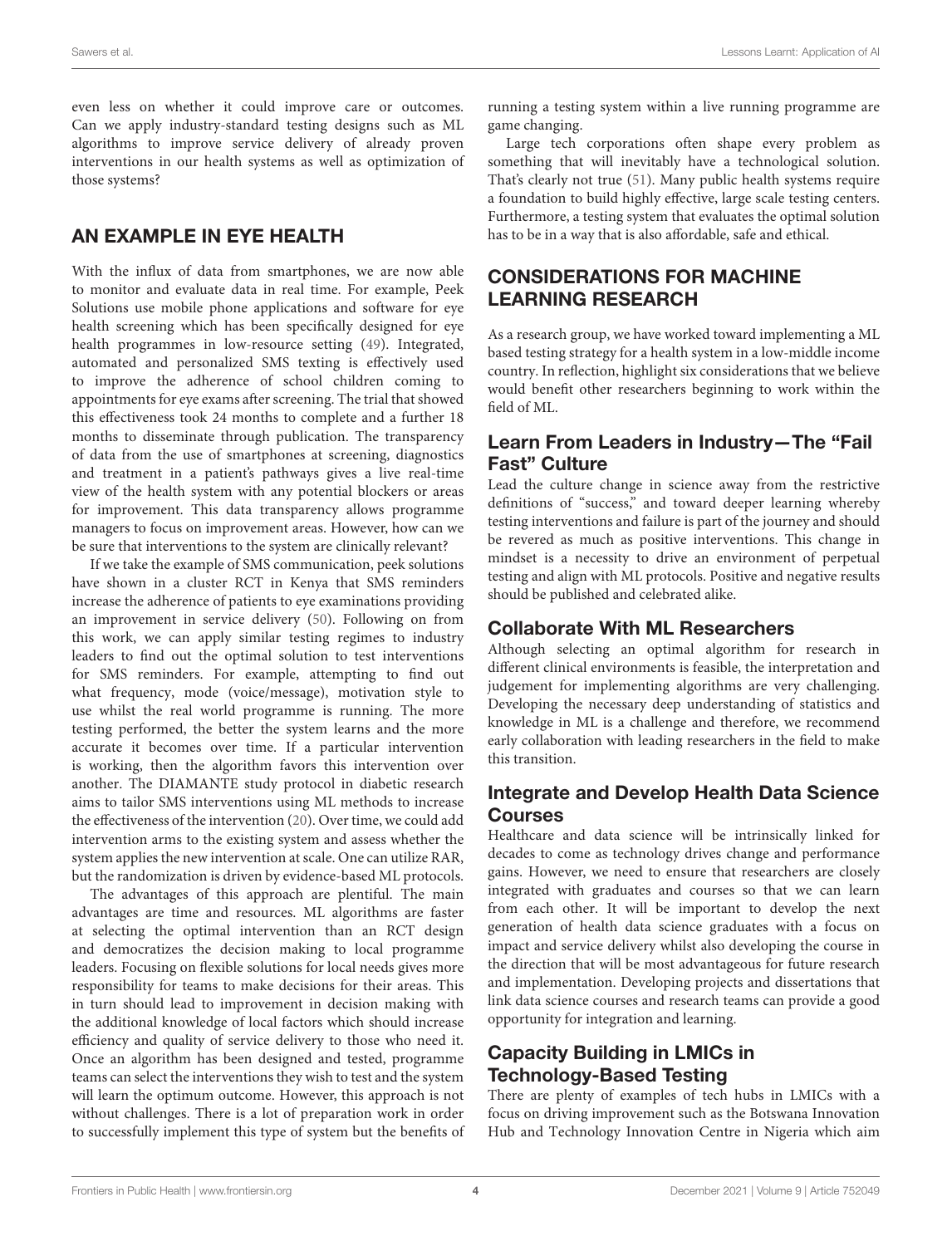to develop and nurture businesses who create impact with technology innovations [\(52\)](#page-6-6). This needs to be reflected within LMIC healthcare teams where desirable skills sets include experience with technology and ML. Building capacity for local teams to drive innovation will be an important step for a sustainable future in technology-led testing.

#### Develop Ethics Knowledge and Regulatory Framework

The debate around ethics in RAR trials will continue. Many cite ethics as a reason to use RAR trials in their study design and the discussion will continue [\(42\)](#page-5-38). Developing a strong understanding of the ethics of using ML will be imperative to successfully advocating this type of testing strategy. For example researchers will have to decide how much autonomy of decision making is ethically appropriate for algorithms to make and whether the use of stopping rules or interim analysis checks are required. Working closely with ethics teams to provide the regulatory framework in order to be ready for when the technology is ready to deliver will be important.

#### Develop an Understanding of ML Principles Within the Research Community

The use of ML is exciting. The technology provides an opportunity to drive improvement across many domains. Advocacy will be an important factor in the journey so we recommend bringing ML to team research meetings, topics of interest, and research conversations to involve the wider community and normalize the field, especially around the people centered advantages of technology, not just technological advancement itself.

#### **CONCLUSIONS**

The question to which we wish to conclude upon is "what will give public health the best chance of taking advantage of the exponential rise in the technology of the twenty-first century to better deliver healthcare and achieve the SDGs by 2030?"

Although the Covid-19 pandemic has caused a slowdown in the advancements on public health, we can take this opportunity to take stock and evaluate where the biggest gains will be made in the next 10 years. This article argues that the integration of ML alongside traditional study designs into public health can propel testing and sustained incremental gains championed by improvement science. We need to learn lessons from industry leaders and predict where the world is heading and what our future health system could encompass.

#### **REFERENCES**

<span id="page-4-0"></span>1. Bourne R, Steinmetz JD, Flaxman S, Briant PS, Taylor HR, Resnikoff S, et al. Trends in prevalence of blindness and distance and near vision impairment over 30 years: an analysis for the Global Burden of Disease Study. Lancet Global Health. (2021) 9:e130–43. doi: [10.1016/S2214-109X\(20\)30425-3](https://doi.org/10.1016/S2214-109X(20)30425-3)

We highlight several key considerations to plan for the successful application of machine learning algorithms when applying AI to eye health programmes and testing strategies. However, this space is relatively new and researchers will need to evolve as the field matures. Healthcare organizations will be required to adapt to the technology advancements within AI whilst keeping abreast of the SDGs and ensuring impactful change.

Health systems built to utilize the advantages of ML through perpetual testing will be a challenge. In order to achieve this, we need to build capacity within existing public health systems by collaborating with existing ML researchers and developing specific ML testing knowledge within research teams. With the increasing use of ML in RAR study designs and data science more generally, this presents an opportunity for public health, and more specifically public eye health as technology is being used in population based screening and diagnostics. Achieving the SDGs by 2030 will be challenging and in order to check progress there will need to be continued reviews and reflections on progress so that researchers and implementers can refine and evaluate their work. Ensuring we work toward that focus of achieving the SDGs is a start and keeping track of metrics to evaluate effective coverage and UHC within objectives for eye health programmes will support that goal. We additionally need to embrace and lead developments with AI and ML in both theory and practice to work toward optimal service delivery and achieving multiple SDGs through universal health coverage.

#### DATA AVAILABILITY STATEMENT

The original contributions presented in the study are included in the article/supplementary material, further inquiries can be directed to the corresponding author.

#### AUTHOR CONTRIBUTIONS

NS wrote the manuscript. AB and NS contributed to the content of the manuscript. All authors reviewed the final manuscript.

#### FUNDING

This work was supported by the National Institute for Health Research (NIHR) [using the UK's Official Development Assistance (ODA) Funding] and Welcome (grant 215633/Z/19/Z) under the NIHR-Wellcome Partnership for Global Health Research.

<span id="page-4-1"></span>2. Burton MJ, Ramke J, Marques AP, Bourne RRA, Congdon N, Jones I, et al. The Lancet Global Health Commission on Global Eye Health: vision beyond 2020. Lancet Glob Health. (2021) 9:e489–551. doi: [10.1016/S2214-109X\(20\)30488-5](https://doi.org/10.1016/S2214-109X(20)30488-5)

<span id="page-4-2"></span>3. van der Aa HP, Comijs HC, Penninx BW, van Rens GH, van Nispen RM. Major depressive and anxiety disorders in visually impaired older adults. IOVS. (2015) 56:849–54. doi: [10.1167/iovs.14-15848](https://doi.org/10.1167/iovs.14-15848)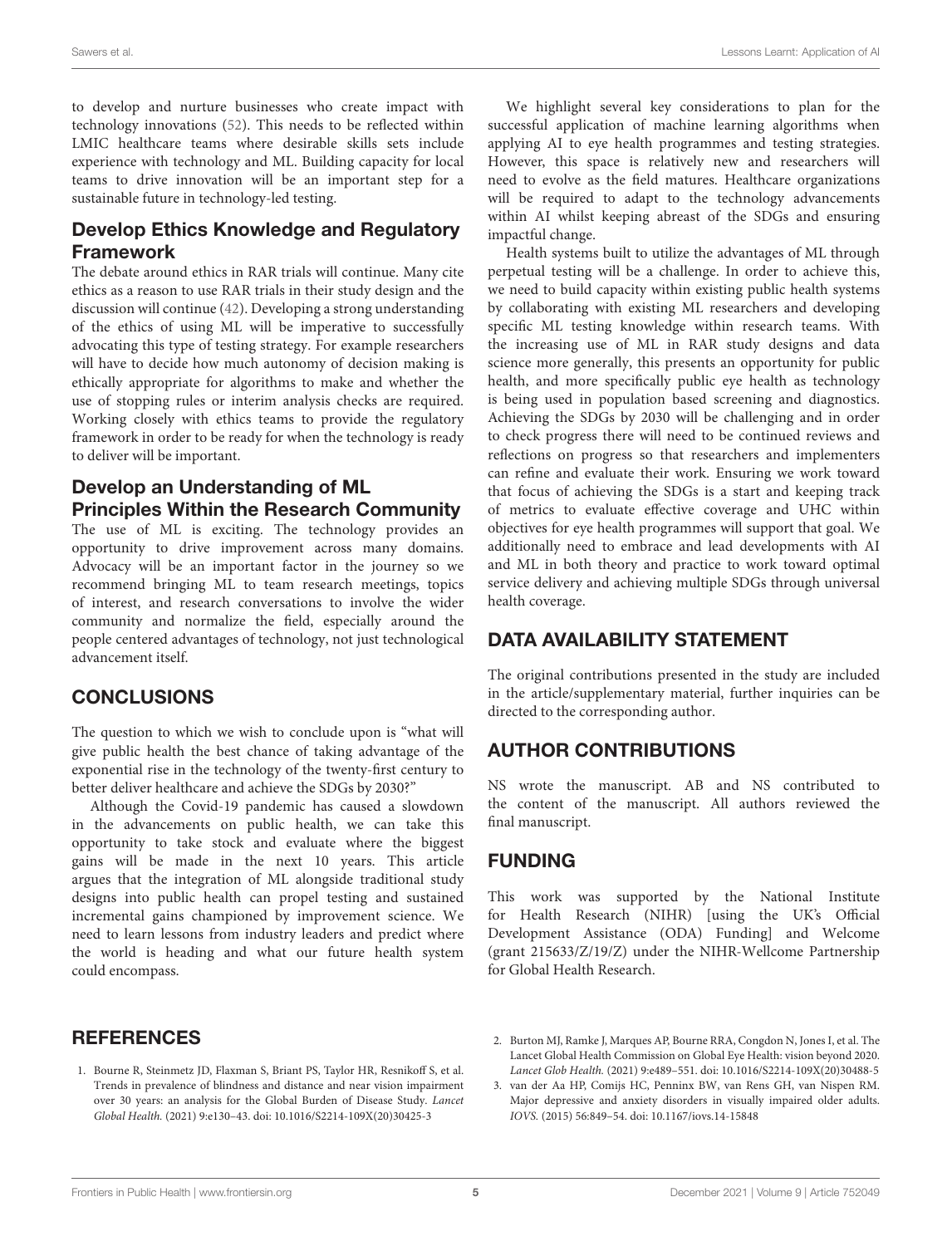- <span id="page-5-0"></span>4. Zhang JH, Ramke J, Mwangi N, Furtado J, Yasmin S, Bascaran C, et al. Global eye health and the sustainable development goals: protocol for a scoping review. BMJ Open. (2020) 10:e035789. doi: [10.1136/bmjopen-2019-035789](https://doi.org/10.1136/bmjopen-2019-035789)
- <span id="page-5-1"></span>5. Marques AP, Ramke J, Cairns J, Butt T, Zhang JH, Muirhead D, et al. Global economic productivity losses from vision impairment and blindness. EClinicalMedicine. (2021) 35:100852. doi: [10.1016/j.eclinm.2021.100852](https://doi.org/10.1016/j.eclinm.2021.100852)
- <span id="page-5-2"></span>6. United Nations General Assembly. A/RES/75/310. Vision for Everyone: Accelerating Action to Achieve the Sustainable Development Goals. United Nations General Assembly (2021)
- <span id="page-5-3"></span>7. Kumar MB, Taegtmeyer M, Madan J, Ndima S, Chikaphupha K, Kea A, et al. How do decision-makers use evidence in community health policy and financing decisions? A qualitative study and conceptual framework in four African countries. Health Policy Plann. (2020) 35:799– 809. doi: [10.1093/heapol/czaa027](https://doi.org/10.1093/heapol/czaa027)
- <span id="page-5-4"></span>8. Ng M, Fullman N, Dieleman JL, Flaxman AD, Murray CJ, Lim SS. Effective coverage: a metric for monitoring Universal Health Coverage. PLoS Med. (2014) 11:e1001730. doi: [10.1371/journal.pmed.1001730](https://doi.org/10.1371/journal.pmed.1001730)
- <span id="page-5-5"></span>9. Keel S, Muller A, Block S, Bourne R, Burton MJ, Chatterji S, et al. Keeping an eye on eye care: monitoring progress towards effective coverage. Lancet Glob Health. (2021). doi: [10.1016/S2214-109X\(21\)00212-6](https://doi.org/10.1016/S2214-109X(21)00212-6)
- <span id="page-5-6"></span>10. Blanchet K, Gilbert C, de Savigny D. Rethinking eye health systems to achieve universal coverage: the role of research. Br J Ophthalmol. (2014) 98:1325–8. doi: [10.1136/bjophthalmol-2013-303905](https://doi.org/10.1136/bjophthalmol-2013-303905)
- <span id="page-5-7"></span>11. Binagwaho A, Frisch MF, Udoh K, Drown L, Ntawukuriryayo JT, Nkurunziza D, et al. Implementation research: an efficient and effective tool to accelerate universal health coverage. Int J Health Policy Manag. (2020) 9:182– 4. doi: [10.15171/ijhpm.2019.125](https://doi.org/10.15171/ijhpm.2019.125)
- <span id="page-5-8"></span>12. Mrugalska B, Wyrwicka MK. Towards lean production in industry 4.0. Proc Eng. (2017) 182:466–73. doi: [10.1016/j.proeng.2017.03.135](https://doi.org/10.1016/j.proeng.2017.03.135)
- <span id="page-5-9"></span>13. Portela MC, Pronovost PJ, Woodcock T, Carter P, Dixon-Woods M. How to study improvement interventions: a brief overview of possible study types. Postgrad Med J. (2015) 91:343–54. doi: [10.1136/postgradmedj-2014-003620rep](https://doi.org/10.1136/postgradmedj-2014-003620rep)
- <span id="page-5-10"></span>14. Jayaraman PP, Forkan ARM, Morshed A, Haghighi PD, Kang YB. Healthcare 4.0: a review of frontiers in digital health. Wires Data Min Knowl. (2020) 10:e1350. doi: [10.1002/widm.1350](https://doi.org/10.1002/widm.1350)
- <span id="page-5-11"></span>15. Wiens J, Shenoy ES. Machine learning for healthcare: on the verge of a major shift in healthcare epidemiology. Clin Infect Dis. (2018) 66:149– 53. doi: [10.1093/cid/cix731](https://doi.org/10.1093/cid/cix731)
- <span id="page-5-12"></span>16. Gunasekeran DV, Tham YC, Ting DS, Tan GS, Wong TY. Digital health during COVID-19: lessons from operationalising new models of care in ophthalmology. Lancet Digital Health. (2021) 3:e124–34. doi: [10.1016/S2589-7500\(20\)30287-9](https://doi.org/10.1016/S2589-7500(20)30287-9)
- <span id="page-5-13"></span>17. Scott SL. Multi-armed bandit experiments in the online service economy. Appl Stoch Model Bus. (2015) 31:48–9. doi: [10.1002/asmb.2107](https://doi.org/10.1002/asmb.2107)
- <span id="page-5-14"></span>18. Rugo HS, Olopade OI, DeMichele A, Yau C. van 't Veer LJ, Buxton MB, et al. Adaptive randomization of veliparib-carboplatin treatment in breast cancer. New Engl J Med. (2016) 375:23–34. doi: [10.1056/NEJMoa1513749](https://doi.org/10.1056/NEJMoa1513749)
- <span id="page-5-15"></span>19. Frizzell JD, Liang L, Schulte PJ, Yancy CW, Heidenreich PA, Hernandez AF, et al. Prediction of 30-day all-cause readmissions in patients hospitalized for heart failure: comparison of machine learning and other statistical approaches. JAMA Cardiol. (2017) 2:204–9. doi: [10.1001/jamacardio.2016.3956](https://doi.org/10.1001/jamacardio.2016.3956)
- <span id="page-5-16"></span>20. Aguilera A, Figueroa CA, Hernandez-Ramos R, Sarkar U, Cemballi A, Gomez-Pathak L, et al. mHealth app using machine learning to increase physical activity in diabetes and depression: clinical trial protocol for the DIAMANTE Study. BMJ Open. (2020) 10:e034723. doi: [10.1136/bmjopen-2019-034723](https://doi.org/10.1136/bmjopen-2019-034723)
- <span id="page-5-17"></span>21. Gunasekeran DV, Tseng RM, Tham YC, Wong TY. Applications of digital health for public health responses to COVID-19: a systematic scoping review of artificial intelligence, telehealth and related technologies. NPJ Digital Med. (2021) 4:1–6. doi: [10.1038/s41746-021-00412-9](https://doi.org/10.1038/s41746-021-00412-9)
- <span id="page-5-18"></span>22. Stuart R, Novig P. Artificial Intelligence: A Modern Approach, 3rd Ed. (2016). p. 363. doi: [10.1016/j.artint.2011.01.005](https://doi.org/10.1016/j.artint.2011.01.005)
- <span id="page-5-19"></span>23. Wells S, Tamir O, Gray J, Naidoo D, Bekhit M, Goldmann D. Are quality improvement collaboratives effective? A systematic review. BMJ Qual Saf. (2018) 27:226–40. doi: [10.1136/bmjqs-2017-006926](https://doi.org/10.1136/bmjqs-2017-006926)
- <span id="page-5-20"></span>24. Zamboni K, Baker U, Tyagi M, Schellenberg J, Hill Z, Hanson C. How and under what circumstances do quality improvement collaboratives

lead to better outcomes? A systematic review. Implement Sci. (2020) 15:27. doi: [10.1186/s13012-020-0978-z](https://doi.org/10.1186/s13012-020-0978-z)

- <span id="page-5-21"></span>25. Kaibel C, Biemann T. Rethinking the gold standard with multi-armed bandits: machine learning allocation algorithms for experiments. Organ Res Methods. (2021) 24:78–103. doi: [10.1177/1094428119854153](https://doi.org/10.1177/1094428119854153)
- <span id="page-5-22"></span>26. Ajmera Y, Singhal S, Dwivedi SN, Dey AB. The changing perspective of clinical trial designs. Perspect Clin Res. (2021) 12:66–71. doi: [10.4103/picr.PICR\\_138\\_20](https://doi.org/10.4103/picr.PICR_138_20)
- <span id="page-5-23"></span>27. Villar SS, Bowden J, Wason J. Multi-armed bandit models for the optimal design of clinical trials: benefits and challenges. Stat Sci. (2015) 30:199– 215. doi: [10.1214/14-STS504](https://doi.org/10.1214/14-STS504)
- <span id="page-5-24"></span>28. Williamson SF, Villar SS. A response-adaptive randomization procedure for multi-armed clinical trials with normally distributed outcomes. Biometrics. (2020) 76:197–209. doi: [10.1111/biom.13119](https://doi.org/10.1111/biom.13119)
- <span id="page-5-25"></span>29. Bhamu J, Sangwan KS. Lean manufacturing: literature review and research issues. Int J Oper Prod. (2014) 34:876–940. doi: [10.1108/IJOPM-08-2012-0315](https://doi.org/10.1108/IJOPM-08-2012-0315)
- <span id="page-5-26"></span>30. Wagenaar BH, Hirschhorn LR, Henley C, Gremu A, Sindano N, Chilengi R, et al. Data-driven quality improvement in low-and middle-income country health systems: lessons from seven years of implementation experience across Mozambique, Rwanda, and Zambia. BMC Health Serv Res. (2017) 17:830. doi: [10.1186/s12913-017-2661-x](https://doi.org/10.1186/s12913-017-2661-x)
- <span id="page-5-27"></span>31. Yapa HM, Barnighausen T. Implementation science in resourcepoor countries and communities. Implement Sci. (2018) 13:1– 13. doi: [10.1186/s13012-018-0847-1](https://doi.org/10.1186/s13012-018-0847-1)
- <span id="page-5-28"></span>32. Rao Q, Frtunikj J. Deep learning for self-driving cars: chances and challenges. In: Proceedings of the 1st International Workshop on Software Engineering for AI in Autonomous Systems. (2018), p. 35–38.
- <span id="page-5-29"></span>33. Amberkar A, Awasarmol P, Deshmukh G, Dave P. Speech recognition using recurrent neural networks. In: 2018 International Conference On Current Trends Towards Converging Technologies (ICCTCT). (2018), p. 1–4. IEEE.
- <span id="page-5-30"></span>34. Wu J, Williams KM, Chen HH, Khabsa M, Caragea C, Tuarob S, et al. Citeseerx: AI in a digital library search engine. AI Mag. (2015) 36:35– 48. doi: [10.1609/aimag.v36i3.2601](https://doi.org/10.1609/aimag.v36i3.2601)
- <span id="page-5-31"></span>35. Dias R, Torkamani A. Artificial intelligence in clinical and genomic diagnostics. Genome Med. (2019) 11:1–2. doi: [10.1186/s13073-019-0689-8](https://doi.org/10.1186/s13073-019-0689-8)
- <span id="page-5-32"></span>36. Rong G, Mendez A, Assi EB, Zhao B, Sawan M. Artificial intelligence in healthcare: review and prediction case studies. Eng-Prc. (2020) 6:291– 301. doi: [10.1016/j.eng.2019.08.015](https://doi.org/10.1016/j.eng.2019.08.015)
- <span id="page-5-33"></span>37. Sivarajah U, Kamal MM, Irani Z, Weerakkody V. Critical analysis of Big Data challenges and analytical methods. J Bus Res. (2017) 70:263– 86. doi: [10.1016/j.jbusres.2016.08.001](https://doi.org/10.1016/j.jbusres.2016.08.001)
- <span id="page-5-34"></span>38. Mac R. Jeff Bezos Calls Amazon 'Best Place In The World To Fail' In Shareholder Letter. (2016). Available online at: [https://www.forbes.com/sites/](https://www.forbes.com/sites/ryanmac/2016/04/05/jeff-bezos-calls-amazon-best-place-in-the-world-to-fail-in-shareholder-letter) [ryanmac/2016/04/05/jeff-bezos-calls-amazon-best-place-in-the-world-to](https://www.forbes.com/sites/ryanmac/2016/04/05/jeff-bezos-calls-amazon-best-place-in-the-world-to-fail-in-shareholder-letter)[fail-in-shareholder-letter](https://www.forbes.com/sites/ryanmac/2016/04/05/jeff-bezos-calls-amazon-best-place-in-the-world-to-fail-in-shareholder-letter) (accessed October 20, 2021).
- <span id="page-5-35"></span>39. Bothwell LE, Greene JA, Podolsky SH, Jones DS. Assessing the gold standard—lessons from the history of RCTs. N Engl J Med. (2016) 374:2175– 81. doi: [10.1056/NEJMms1604593](https://doi.org/10.1056/NEJMms1604593)
- <span id="page-5-36"></span>40. Hariton E, Locascio JJ. Randomised controlled trials—the gold standard for effectiveness research: Study design: randomised controlled trials. BJOG. [\(2018\) 125:1716. doi: 10.1111/1471-0528.1](https://doi.org/10.1111/1471-0528.15199) 5199
- <span id="page-5-37"></span>41. Parry G, Power M. To RCT or not to RCT? The ongoing saga of randomised trials in quality improvement. BMJ Qual Saf. (2016) 25:29. doi: [10.1136/bmjqs-2015-004862](https://doi.org/10.1136/bmjqs-2015-004862)
- <span id="page-5-38"></span>42. Pallmann P, Bedding AW, Choodari-Oskooei B, Dimairo M, Flight L, Hampson LV, et al. Adaptive designs in clinical trials: why use them, and how to run and report them. BMC Med. (2018) 16:1– 5. doi: [10.1186/s12916-018-1017-7](https://doi.org/10.1186/s12916-018-1017-7)
- <span id="page-5-39"></span>43. Vázquez-Cano E. Artificial intelligence and education: a pedagogical challenge for the 21st century. Educ Process Int J. (2021) 10:7–13. doi: [10.22521/edupij.2021.103.1](https://doi.org/10.22521/edupij.2021.103.1)
- <span id="page-5-40"></span>44. Smith AL, Villar SS. Bayesian adaptive bandit-based designs using the Gittins index for multi-armed trials with normally distributed endpoints. J Appl Stat. (2018) 45:1052–76. doi: [10.1080/02664763.2017.1342780](https://doi.org/10.1080/02664763.2017.1342780)
- <span id="page-5-41"></span>45. Kannampallil TG, Schauer GF, Cohen T, Patel VL. Considering complexity in healthcare systems. J Biomed Inform. (2011) 44:943–7. doi: [10.1016/j.jbi.2011.06.006](https://doi.org/10.1016/j.jbi.2011.06.006)